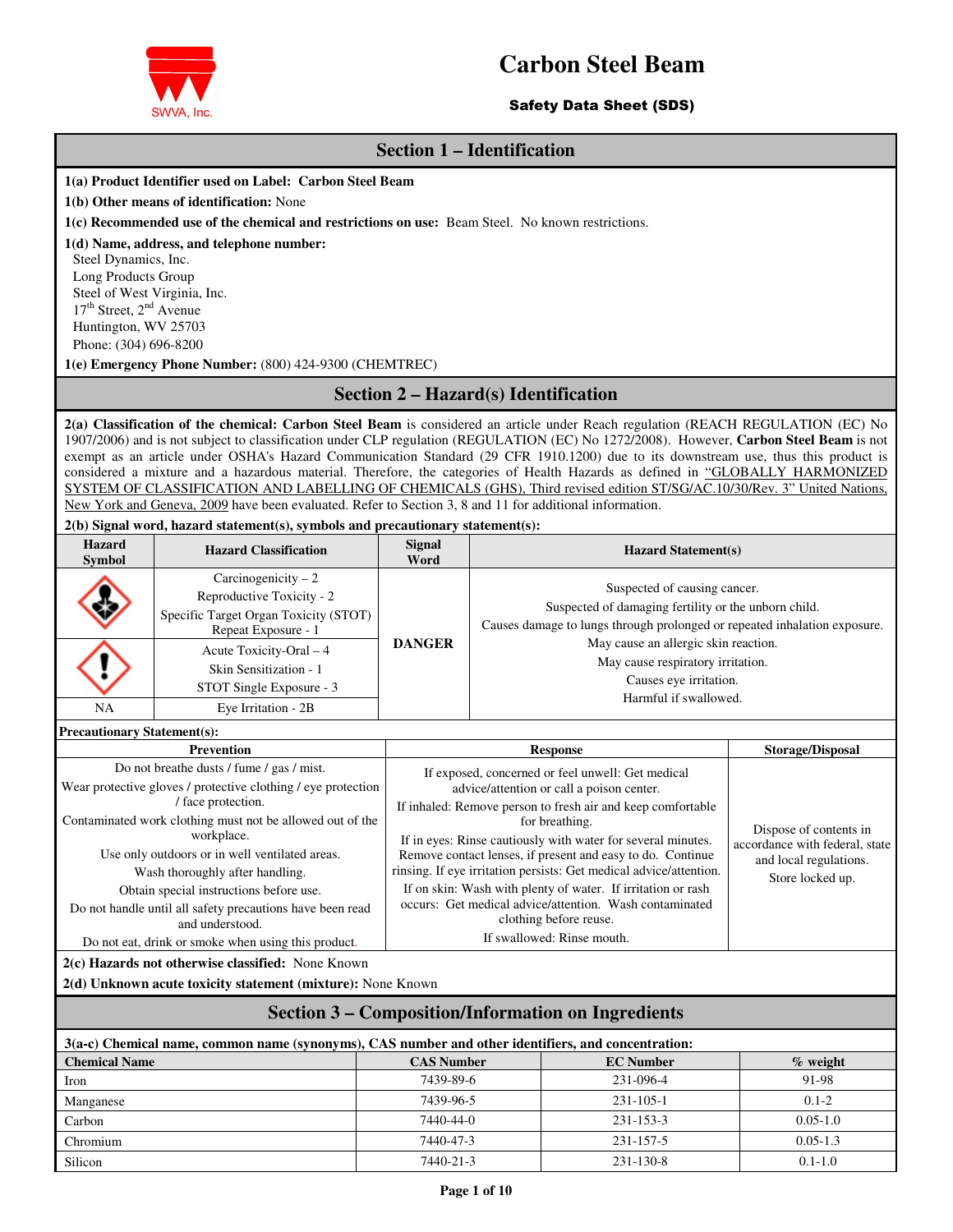

| SWVA, Inc.                                                                                                                                                                                                                                                                                                                                                                                                                                                                                                                                                                                                                                                                                                                                                                                                                                                                                                                                                                                                                                                                                                                                                                                                                                                                                                                                                                                                                                                                                                                                                                                                                                                                                                                                                                                                                                                                                                                                                                                | <b>Safety Data Sheet (SDS)</b>          |                                                                | <b>Revision: 04/11/2017</b> |  |  |
|-------------------------------------------------------------------------------------------------------------------------------------------------------------------------------------------------------------------------------------------------------------------------------------------------------------------------------------------------------------------------------------------------------------------------------------------------------------------------------------------------------------------------------------------------------------------------------------------------------------------------------------------------------------------------------------------------------------------------------------------------------------------------------------------------------------------------------------------------------------------------------------------------------------------------------------------------------------------------------------------------------------------------------------------------------------------------------------------------------------------------------------------------------------------------------------------------------------------------------------------------------------------------------------------------------------------------------------------------------------------------------------------------------------------------------------------------------------------------------------------------------------------------------------------------------------------------------------------------------------------------------------------------------------------------------------------------------------------------------------------------------------------------------------------------------------------------------------------------------------------------------------------------------------------------------------------------------------------------------------------|-----------------------------------------|----------------------------------------------------------------|-----------------------------|--|--|
| Copper                                                                                                                                                                                                                                                                                                                                                                                                                                                                                                                                                                                                                                                                                                                                                                                                                                                                                                                                                                                                                                                                                                                                                                                                                                                                                                                                                                                                                                                                                                                                                                                                                                                                                                                                                                                                                                                                                                                                                                                    | 7440-50-8                               | 231-159-6                                                      | $0.05 - 1.0$                |  |  |
|                                                                                                                                                                                                                                                                                                                                                                                                                                                                                                                                                                                                                                                                                                                                                                                                                                                                                                                                                                                                                                                                                                                                                                                                                                                                                                                                                                                                                                                                                                                                                                                                                                                                                                                                                                                                                                                                                                                                                                                           |                                         | Section 3 - Composition/Information on Ingredients (continued) |                             |  |  |
| 3(a-c) Chemical name, common name (synonyms), CAS number and other identifiers, and concentration:                                                                                                                                                                                                                                                                                                                                                                                                                                                                                                                                                                                                                                                                                                                                                                                                                                                                                                                                                                                                                                                                                                                                                                                                                                                                                                                                                                                                                                                                                                                                                                                                                                                                                                                                                                                                                                                                                        |                                         |                                                                |                             |  |  |
| <b>Chemical Name</b>                                                                                                                                                                                                                                                                                                                                                                                                                                                                                                                                                                                                                                                                                                                                                                                                                                                                                                                                                                                                                                                                                                                                                                                                                                                                                                                                                                                                                                                                                                                                                                                                                                                                                                                                                                                                                                                                                                                                                                      | <b>CAS Number</b>                       | <b>EC</b> Number                                               | $%$ weight                  |  |  |
| Nickel                                                                                                                                                                                                                                                                                                                                                                                                                                                                                                                                                                                                                                                                                                                                                                                                                                                                                                                                                                                                                                                                                                                                                                                                                                                                                                                                                                                                                                                                                                                                                                                                                                                                                                                                                                                                                                                                                                                                                                                    | 7440-02-0                               | 231-111-4                                                      | $0.05 - 0.8$                |  |  |
| <b>EC</b> - European Community<br><b>CAS</b> - Chemical Abstract Service<br>Commercial steel products contain small amounts of various constituents in addition to those listed, frequently referred to as "trace" or "residual" constituent that generally originate in the<br>raw materials. Steel products may contain the following trace or residual constituents (<0.1%) identified: aluminum, boron, calcium, lead, molybdenum, niobium (columbium), nitrogen,<br>phosphorous, sulfur, tin, titanium, vanadium and zinc.                                                                                                                                                                                                                                                                                                                                                                                                                                                                                                                                                                                                                                                                                                                                                                                                                                                                                                                                                                                                                                                                                                                                                                                                                                                                                                                                                                                                                                                           |                                         |                                                                |                             |  |  |
|                                                                                                                                                                                                                                                                                                                                                                                                                                                                                                                                                                                                                                                                                                                                                                                                                                                                                                                                                                                                                                                                                                                                                                                                                                                                                                                                                                                                                                                                                                                                                                                                                                                                                                                                                                                                                                                                                                                                                                                           | <b>Section 4 – First-aid Measures</b>   |                                                                |                             |  |  |
| • Inhalation: Carbon Steel Beam as sold/shipped is not a likely form of exposure. However, during further processing (welding, grinding,<br>burning, etc.), if inhaled: Remove person to fresh air and keep comfortable for breathing. If exposed, concerned or feel unwell: Get medical<br>advice/attention.<br>• Eye Contact: Carbon Steel Beam as sold/shipped is not a likely form of exposure. However, during further processing (welding, grinding,<br>burning, etc.), if in eyes: Rinse cautiously with water for several minutes. Remove contact lenses, if present and easy to do. Continue<br>Rinsing. If eye irritation persists: Get medical advice attention. If exposed, concerned or feel unwell: Get medical advice/attention.<br>· Skin Contact: If on skin: Wash thoroughly after handling. Wash with plenty of water. If irritation or rash occurs: Get medical<br>advice/attention. Take off and wash contaminated clothing before reuse. If exposed, concerned or feel unwell: Get medical advice/attention.<br>• Ingestion: Carbon Steel Beam as sold/shipped is not a likely form of exposure. However, during further processing (welding, grinding,<br>burning, etc.), if exposed, concerned or feel unwell: Get medical advice/attention.<br>4(b) Most important symptoms/effects, acute and delayed (chronic):<br>• Inhalation: Carbon Steel Beam as sold/shipped is not likely to present an acute or chronic health effect.<br>• Eye: Carbon Steel Beam as sold/shipped is not likely to present an acute or chronic health effect.<br>• Skin: Carbon Steel Beam as sold/shipped is not likely to present an acute or chronic health effect.<br>• Ingestion: Carbon Steel Beam as sold/shipped is not likely to present an acute or chronic health effect.<br>However, during further processing (welding, grinding, burning, etc.), individual components may illicit an acute or chronic health effect. Refer<br>to Section 11-Toxicological Information. |                                         |                                                                |                             |  |  |
| 4(c) Immediate Medical Attention and Special Treatment: None Known<br><b>Section 5 – Fire-fighting Measures</b>                                                                                                                                                                                                                                                                                                                                                                                                                                                                                                                                                                                                                                                                                                                                                                                                                                                                                                                                                                                                                                                                                                                                                                                                                                                                                                                                                                                                                                                                                                                                                                                                                                                                                                                                                                                                                                                                           |                                         |                                                                |                             |  |  |
| 5(a) Suitable (and unsuitable) Extinguishing Media: Not Applicable for Carbon Steel Beam as sold/shipped. Use extinguishers appropriate for<br>surrounding materials.<br>5(b) Specific Hazards arising from the chemical: Not Applicable for Carbon Steel Beam as sold/shipped. When burned, toxic smoke, fume<br>and vapor may be emitted.<br>5(c) Special protective equipment and precautions for fire-fighters: Self-contained NIOSH approved respiratory protection and full protective<br>clothing should be worn when fumes and/or smoke from fire are present. Heat and flames cause emittance of acrid smoke and fumes. Do not<br>release runoff from fire control methods to sewers or waterways. Firefighters should wear full face-piece self-contained breathing apparatus and<br>chemical protective clothing with thermal protection. Direct water stream will scatter and spread flames and, therefore, should not be used.                                                                                                                                                                                                                                                                                                                                                                                                                                                                                                                                                                                                                                                                                                                                                                                                                                                                                                                                                                                                                                               |                                         |                                                                |                             |  |  |
| <b>Section 6 - Accidental Release Measures</b>                                                                                                                                                                                                                                                                                                                                                                                                                                                                                                                                                                                                                                                                                                                                                                                                                                                                                                                                                                                                                                                                                                                                                                                                                                                                                                                                                                                                                                                                                                                                                                                                                                                                                                                                                                                                                                                                                                                                            |                                         |                                                                |                             |  |  |
| 6(a) Personal Precautions, Protective Equipment and Emergency Procedures: Not Applicable for Carbon Steel Beam as sold/shipped. For<br>spills involving finely divided particles, clean-up personnel should be protected against contact with eyes and skin. If material is in a dry state,<br>avoid inhalation of dust.<br>6(b) Methods and materials for containment and clean up: Not Applicable for Carbon Steel Beam as sold/shipped. Collect material in<br>appropriate, labeled containers for recovery or disposal in accordance with federal, state, and local regulations. Follow applicable OSHA                                                                                                                                                                                                                                                                                                                                                                                                                                                                                                                                                                                                                                                                                                                                                                                                                                                                                                                                                                                                                                                                                                                                                                                                                                                                                                                                                                               |                                         |                                                                |                             |  |  |
| regulations (29 CFR 1910.120) and all other pertinent state and federal requirements.                                                                                                                                                                                                                                                                                                                                                                                                                                                                                                                                                                                                                                                                                                                                                                                                                                                                                                                                                                                                                                                                                                                                                                                                                                                                                                                                                                                                                                                                                                                                                                                                                                                                                                                                                                                                                                                                                                     | <b>Section 7 - Handling and Storage</b> |                                                                |                             |  |  |
|                                                                                                                                                                                                                                                                                                                                                                                                                                                                                                                                                                                                                                                                                                                                                                                                                                                                                                                                                                                                                                                                                                                                                                                                                                                                                                                                                                                                                                                                                                                                                                                                                                                                                                                                                                                                                                                                                                                                                                                           |                                         |                                                                |                             |  |  |

**7(a) Precautions for safe handling:** Not Applicable for **Carbon Steel Beam** as sold/shipped, however further processing (welding, burning, grinding, etc.) with the potential for generating high concentrations of airborne particulates should be evaluated and controlled as necessary. Obtain special instructions before use. Do not handle until all safety precautions have been read and understood. Use only outdoors or in well ventilated areas. Practice good housekeeping. Avoid breathing metal fumes and/or dust. Do not eat, drink or smoke when using this product. Cut resistant gloves and sleeves should be worn when working with steel products.

**7(b) Conditions for safe storage, including any incompatibilities:** Store away from acids and incompatible materials.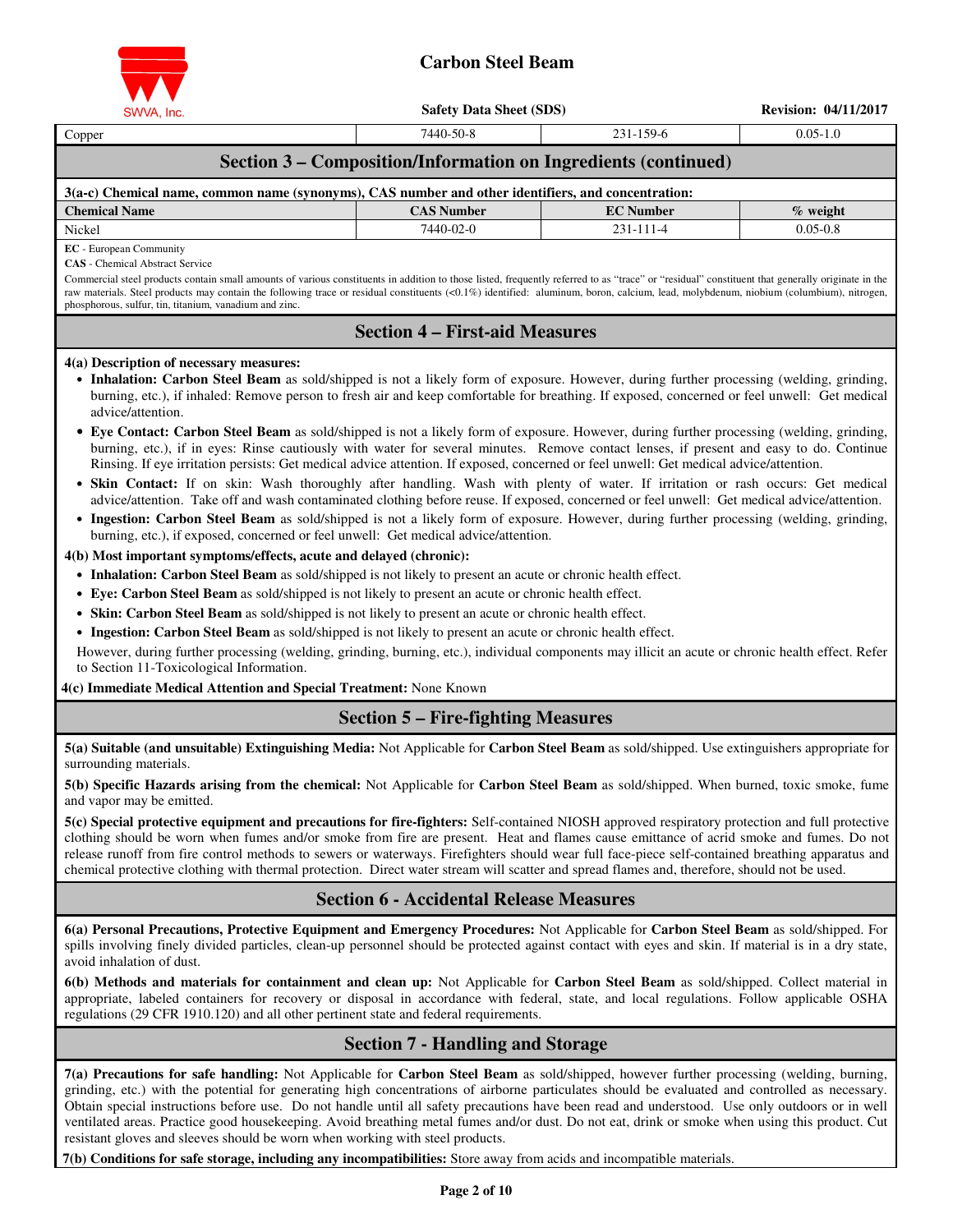

## **Safety Data Sheet (SDS)** Revision: 04/11/2017

## **Section 8 - Exposure Controls / Personal Protection**

**8(a) Occupational Exposure Limits (OELs): Carbon Steel Beam** as sold/shipped in its physical form does not present an inhalation, ingestion or contact hazard, nor would any of the following exposure data apply. However, operations such as burning, welding (high temperature), sawing, brazing, machining, grinding, etc. may produce fumes and/or particulates. The following exposure limits are offered as reference for an experienced industrial hygienist to review.

| <b>Ingredients</b> | OSHA PEL $^1$                                                                                                                                                                                                                                                                                     | <b>ACGIH TLV<sup>2</sup></b>                                                                                                                                                                                                                               | NIOSH REL $3$                                                                                                                                                                                        | IDLH $4$                                                                                                         |
|--------------------|---------------------------------------------------------------------------------------------------------------------------------------------------------------------------------------------------------------------------------------------------------------------------------------------------|------------------------------------------------------------------------------------------------------------------------------------------------------------------------------------------------------------------------------------------------------------|------------------------------------------------------------------------------------------------------------------------------------------------------------------------------------------------------|------------------------------------------------------------------------------------------------------------------|
| Iron               | $10 \text{ mg/m}^3$ (as iron oxide fume)                                                                                                                                                                                                                                                          | $5.0 \text{ mg/m}^3$ (as iron oxide dust and fume)                                                                                                                                                                                                         | $5.0$ mg/m <sup>3</sup> (as iron oxide dust<br>and fume)                                                                                                                                             | $2,500$ mg Fe/m <sup>3</sup>                                                                                     |
| Manganese          | $(C)$ 5.0 mg/m <sup>3</sup> (as Fume & Mn<br>compounds)                                                                                                                                                                                                                                           | $0.2$ mg/m <sup>3</sup>                                                                                                                                                                                                                                    | $(C) 5.0$ mg/m <sup>3</sup><br>$1.0 \text{ mg/m}^3$ (as fume)<br>$(STEL)$ 3.0 mg/m <sup>3</sup>                                                                                                      | 500 mg $Mn/m3$                                                                                                   |
| Carbon             | 15 mg/m <sup>3</sup> (total dust, PNOR <sup>5</sup> )<br>$5.0 \text{ mg/m}^3$ (as respirable fraction, PNOR)                                                                                                                                                                                      | $10 \text{ mg/m}^3$ (as inhalable fraction <sup>6</sup> ,<br>PNOS <sup>7</sup><br>3.0 mg/m <sup>3</sup> (as respirable fraction <sup>8</sup> ,<br>PNOS)                                                                                                    | <b>NE</b>                                                                                                                                                                                            | NE                                                                                                               |
| Chromium           | $0.5$ mg/m <sup>3</sup> (as Cr II & III, inorganic<br>compounds)<br>$1.0 \text{ mg/m}^3$ (as Cr, metal)<br>$0.005$ mg/m <sup>3</sup> (as Cr VI, inorganic<br>compounds & certain water insoluble)<br>"AL" $0.0025$ mg/m <sup>3</sup> (as Cr VI, inorganic<br>compounds & certain water insoluble) | $0.5$ mg/m <sup>3</sup> (as Cr III, inorganic<br>compounds)<br>$0.5 \text{ mg/m}^3$ (as Cr, metal)<br>$0.05$ mg/m <sup>3</sup> (as Cr VI, inorganic<br>compounds)<br>$0.01$ mg/m <sup>3</sup> (as Cr VI, inorganic<br>compounds & certain water insoluble) | $0.5$ mg/m <sup>3</sup> (as Cr II & III,<br>inorganic compounds)<br>$0.5 \text{ mg/m}^3$ (as Cr, metal)<br>$0.001$ mg/m <sup>3</sup> (as Cr VI,<br>inorganic compounds &<br>certain water insoluble) | 250 mg/m <sup>3</sup> (as Cr II &<br>metal)<br>$25 \text{ mg/m}^3$ (as Cr III)<br>$15 \text{ mg/m}^3$ (as Cr VI) |
| Silicon            | 15 mg/m <sup>3</sup> (total dust, PNOR)<br>5.0 mg/m <sup>3</sup> (as respirable fraction <sup>6</sup> , PNOR)                                                                                                                                                                                     | $10 \text{ mg/m}^3$                                                                                                                                                                                                                                        | $10 \text{ mg/m}^3$ (as total dust)<br>$5.0 \text{ mg/m}^3$ (as respirable dust)                                                                                                                     | NE                                                                                                               |
| Copper             | $0.1 \text{ mg/m}^3$ (as fume, Cu)<br>$1.0 \text{ mg/m}^3$ (as dusts & mists, Cu)                                                                                                                                                                                                                 | $0.2 \text{ mg/m}^3$ (as fume)<br>$1.0 \text{ mg/m}^3$ (as dusts & mists, Cu)                                                                                                                                                                              | $1.0 \text{ mg/m}^3$ (as dusts & mists)                                                                                                                                                              | 100 mg $Cu/m3$                                                                                                   |
| Nickel             | $1.0 \text{ mg/m}^3$ (as Ni metal & insoluble<br>compounds)                                                                                                                                                                                                                                       | $1.5 \text{ mg/m}^3$ (as inhalable fraction <sup>8</sup> Ni<br>metal)<br>$0.2 \text{ mg/m}^3$ (as inhalable fraction Ni<br>inorganic only insoluble and soluble<br>compounds)                                                                              | $0.015$ mg/m <sup>3</sup> (as Ni metal &<br>insoluble and soluble<br>compounds)                                                                                                                      | $10 \text{ mg/m}^3$ (as Ni)                                                                                      |

**NE -** None Established

- 1. OSHA Permissible Exposure Limits (PELs) are 8-hour TWA (time-weighted average) concentrations unless otherwise noted. A (C) designation denotes a ceiling limit, which should not be exceeded during any part of the working exposure unless otherwise noted. A Peak is defined as the acceptable maximum peak for a maximum duration above the ceiling concentration for an eight-hour shift. A skin notation refers to the potential significant contribution to the overall exposure by the cutaneous route, either by contact with vapors or, of probable greater significance, by direct skin contact with the substance. A Short Term Exposure Limit (STEL) is defined as a 15-minute exposure, which should not be exceeded at any time during a workday. An Action level (AL) is used by OSHA and NIOSH to express a health or physical hazard. They indicate the level of a harmful or toxic substance/activity, which requires medical surveillance, increased industrial hygiene monitoring, or biological monitoring. Action Levels are generally set at one half of the PEL but the actual level may vary from standard to standard. The intent is to identify a level at which the vast majority of randomly sampled exposures will be below the PEL.
- 2. Threshold Limit Values (TLV) established by the American Conference of Governmental Industrial Hygienists (ACGIH) are 8-hour TWA concentrations unless otherwise noted. A Short Term Exposure Limit (STEL) is defined as the maximum concentration to which workers can be exposed for a short period of time (15 minutes) for only four times throughout the day with at least one hour between exposures. A "skin" notation refers to the potential significant contribution to the overall exposure by the cutaneous route, either by contact with vapors or, of probable greater significance, by direct skin contact with the substance. ACGIH-TLVs are only recommended guidelines based upon consensus agreement of the membership of the ACGIH. As such, the ACGIH TLVs are for guideline use purposes and are not legal regulatory standards for compliance purposes. The TLVs are designed for use by individuals trained in the discipline of industrial hygiene relative to the evaluation of exposure to various chemical or biological substances and physical agents that may be found in the workplace
- 3. The National Institute for Occupational Safety and Health Recommended Exposure Limits (NIOSH-REL) Compendium of Policy and Statements. NIOSH, Cincinnati, OH (1992). NIOSH is the federal agency designated to conduct research relative to occupational safety and health. As is the case with ACGIH TLVs, NIOSH RELs are for guideline purposes only and as such are not legal, regulatory limits for compliance purposes.
- 4. The "immediately dangerous to life or health air concentration values (IDLHs)" are used by NIOSH as part of the respirator selection criteria and were first developed in the mid-1970's by NIOSH. The Documentation for Immediately Dangerous to Life or Health Concentrations (IDLHs) is a compilation of the rationale and sources of information used by NIOSH during the original determination of 387 IDLHs and their subsequent review and revision in 1994.
- 5. PNOR (Particulates Not Otherwise Regulated). All inert or nuisance dusts, whether mineral, inorganic, or organic, not listed specifically by substance name are covered by a limit which is the same as the inert or nuisance dust limit of 15 mg/m<sup>3</sup> for total dust and 5.0 mg/m<sup>3</sup> for the respirable fraction.
- 6. Inhalable fraction. The concentration of inhalable particulate for the application of this TLV is to be determined from the fraction passing a size-selector with the characteristics defined in the ACGIH 2016 TLVs ® and BEIs ® (Biological Exposure Indices) Appendix D, paragraph A.
- 7. PNOS (Particulates Not Otherwise Specified). Particulates identified under the PNOS heading are "nuisance dusts" containing no asbestos and <1% crystalline silica.
- 8. Respirable fraction. The concentration of respirable dust for the application of this limit is to be determined from the fraction passing a size-selector with the characteristics defined in ACGIH 2016 TLVs ® and BEIs ® Appendix D, paragraph C.

**8(b) Appropriate Engineering Controls:** Use controls as appropriate to minimize exposure to metal fumes and dusts during handling operations. Provide general or local exhaust ventilation systems to minimize airborne concentrations. Local exhaust is necessary for use in enclosed or confined spaces. Provide sufficient general/local exhaust ventilation in pattern/volume to control inhalation exposures below current exposure **limits** 

#### **8(c) Individual Protection Measures:**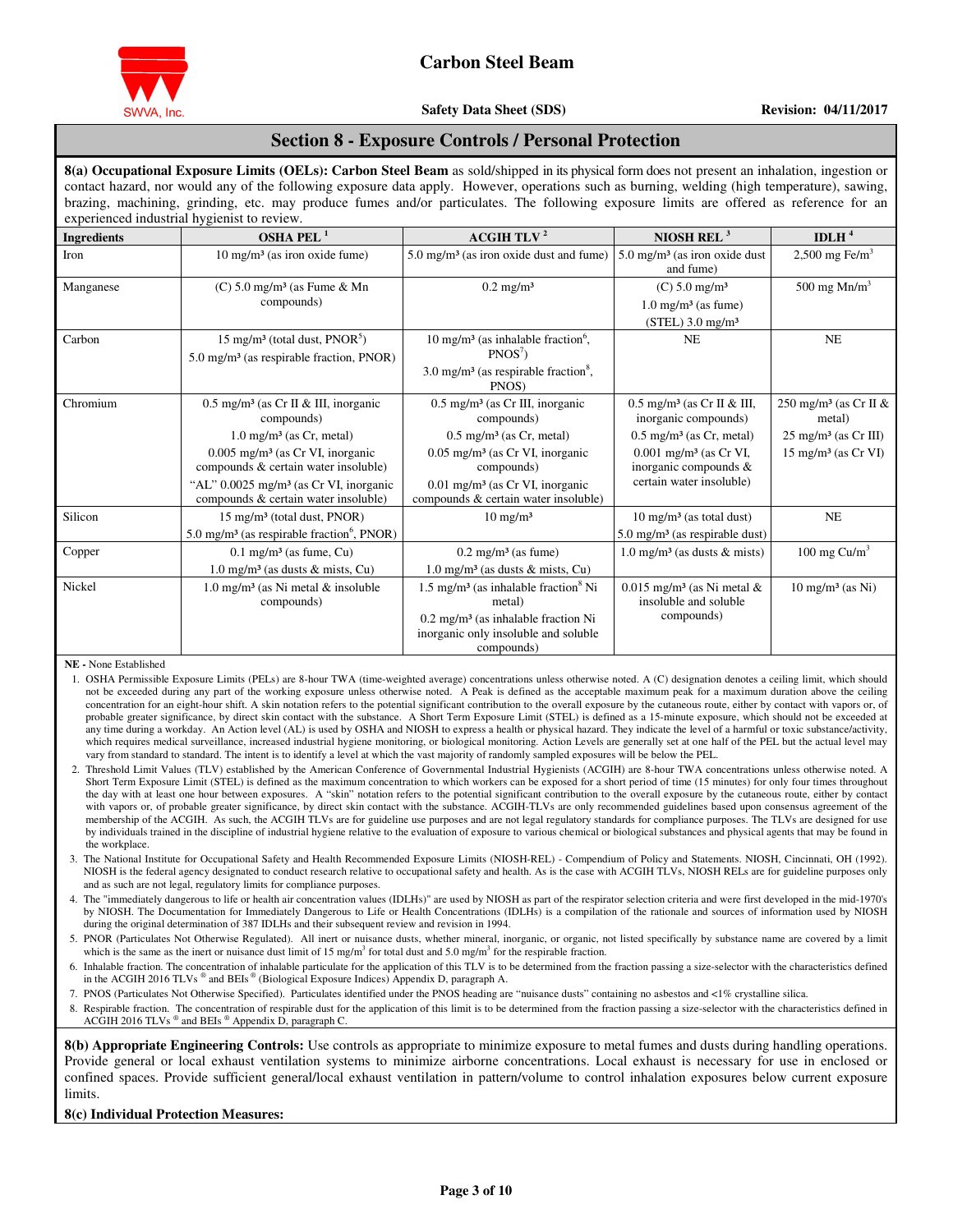

• **Respiratory Protection:** Seek professional advice prior to respirator selection and use. Follow OSHA respirator regulations (29 CFR 1910.134) and, if necessary, use only a NIOSH-approved respirator. Select respirator based on its suitability to provide adequate worker protection for given working conditions, level of airborne contamination, and presence of sufficient oxygen. Concentration in air of the various contaminants determines the extent of respiratory protection needed. Half-face, negative-pressure, air-purifying respirator ...

## **Section 8 - Exposure Controls / Personal Protection (continued)**

### **8(c) Individual Protection Measures (continued):**

• **Respiratory Protection (continued):** …equipped with P100 filter is acceptable for concentrations up to 10 times the exposure limit. Fullface, negative-pressure, air-purifying respirator equipped with P100 filter is acceptable for concentrations up to 50 times the exposure limit. Protection by air-purifying negative-pressure and powered air respirators is limited. Use a positive-pressure-demand, full-face, supplied air respirator or self-contained breathing apparatus (SCBA) for concentrations above 50 times the exposure limit. If exposure is above the IDLH (Immediately dangerous to life or health) for any of the constituents, or there is a possibility of an uncontrolled release or exposure levels are unknown, then use a positive-pressure demand full-face supplied air respirator with escape bottle or SCBA

**Warning!** Air-purifying respirators both negative-pressure, and powered-air do not protect workers in oxygen-deficient atmospheres.

- **Eyes**: Wear appropriate eye protection to prevent eye contact. For operations which result in elevating the temperature of the product to or above its melting point or result in the generation of airborne particulates, use safety glasses to prevent eye contact. Contact lenses should not be worn where industrial exposures to this material are likely. Use safety glasses or goggles as required for welding, burning, sawing, brazing, grinding or machining operations.
- **Skin**: Wear appropriate personal protective clothing to prevent skin contact. Cut resistant gloves and sleeves should be worn when working with steel products. For operations which result in elevating the temperature of the product to or above its melting point or result in the generation of airborne particulates, use protective clothing, and gloves to prevent skin contact. Protective gloves should be worn as required for welding, burning or handling operations. Contaminated work clothing must not be allowed out of the workplace.
- **Other protective equipment**: An eyewash fountain and deluge shower should be readily available in the work area.

## **Section 9 - Physical and Chemical Properties**

| $9(a)$ Appearance (physical state, color, etc.): Solid, metallic gray         | 9(j) Upper/lower Flammability or Explosive Limits: NA |
|-------------------------------------------------------------------------------|-------------------------------------------------------|
| 9(b) Odor: Odorless                                                           | 9(k) Vapor Pressure: NA                               |
| 9(c) Odor Threshold: NA                                                       | 9(1) Vapor Density (Air = 1): NA                      |
| $9(d)$ pH: NA                                                                 | 9(m) Relative Density: Not Available                  |
| 9(e) Melting Point/Freezing Point: ~2650 $\degree$ F (~1455 $\degree$ C) / NA | $9(n)$ Solubility(ies): NA                            |
| 9(f) Initial Boiling Point and Boiling Range: ND                              | 9(o) Partition Coefficient n-octanol/water: ND        |
| $9(g)$ Flash Point: NA                                                        | $9(p)$ Auto-ignition Temperature: NA                  |
| 9(h) Evaporation Rate: NA                                                     | $9(q)$ Decomposition Temperature: ND                  |
| 9(i) Flammability (solid, gas): Non-flammable, non-combustible                | $9(r)$ Viscosity: NA                                  |
| <b>NA</b> - Not Applicable                                                    |                                                       |
| ND - Not Determined for product as a whole                                    |                                                       |

## **Section 10 - Stability and Reactivity**

**10(a) Reactivity:** Not Determined (ND) for product in a solid form. Do not use water on molten metal.

**10(b) Chemical Stability:** Steel products are stable under normal storage and handling conditions.

**10(c) Possibility of hazardous reaction:** None Known

**10(d) Conditions to Avoid:** Storage with strong acids or calcium hypochlorite

**10(e) Incompatible Materials:** Will react with strong acids to form hydrogen. Iron oxide dusts in contact with calcium hypochlorite evolve oxygen and may cause an explosion.

**10(f) Hazardous Decomposition Products:** Thermal oxidative decomposition of steel products can produce fumes containing oxides of iron and manganese as well as other alloying elements.

## **Section 11 - Toxicological Information**

**11 Information on toxicological effects:** The following toxicity data has been determined for **Carbon Steel Beam** when further processed using the information available for its components applied to the guidance on the preparation of an SDS under the GHS requirements of OSHA and the EU CPL.

| <b>Hazard Classification</b>                                         | <b>Hazard Category</b> |              | <b>Hazard</b><br><b>Signal Word</b> | <b>Hazard Statement</b> |                        |  |
|----------------------------------------------------------------------|------------------------|--------------|-------------------------------------|-------------------------|------------------------|--|
|                                                                      | EU                     | <b>OSHA</b>  | <b>Symbols</b>                      |                         |                        |  |
| <b>Acute Toxicity - Oral (covers Categories)</b><br>$1, 2, 3$ and 4) | $NR*$                  | $4^{\rm a}$  |                                     | Warning                 | Harmful if swallowed.  |  |
| <b>Eye Damage/Irritation (covers)</b><br>Categories 1, 2A and 2B)    | NR*                    | $2B^{\circ}$ | No<br>Pictogram                     | Warning                 | Causes eye irritation. |  |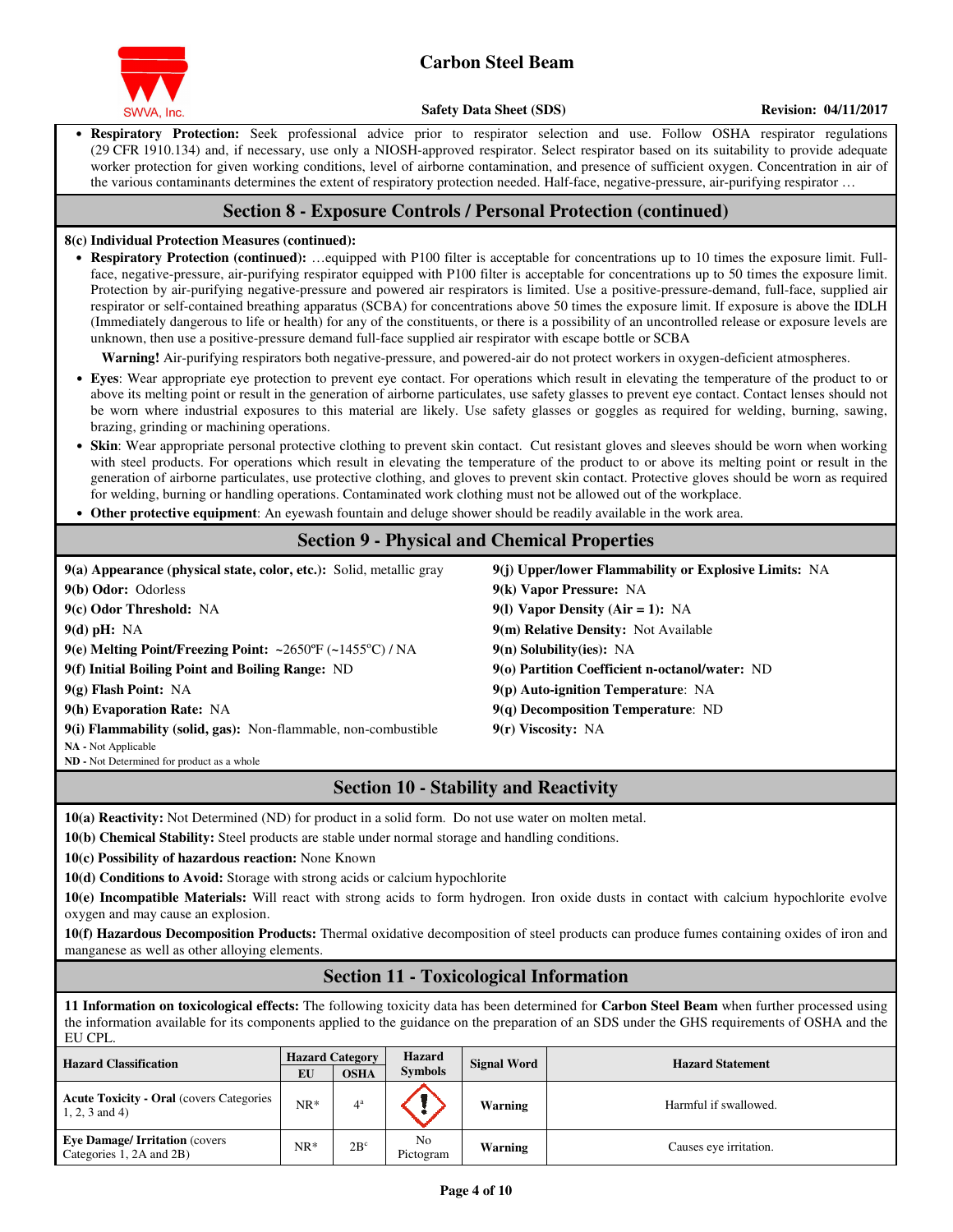

| SWVA, Inc.                                                                                                                                                                                                                                                                                                                                                                                                                                                                                                                                                                      |        |                                       |                                 | <b>Safety Data Sheet (SDS)</b> | <b>Revision: 04/11/2017</b>                                                                                                                                                                                                                                                                                                                                                                                                                                                                                                                                                                                                                                                                                                                                         |
|---------------------------------------------------------------------------------------------------------------------------------------------------------------------------------------------------------------------------------------------------------------------------------------------------------------------------------------------------------------------------------------------------------------------------------------------------------------------------------------------------------------------------------------------------------------------------------|--------|---------------------------------------|---------------------------------|--------------------------------|---------------------------------------------------------------------------------------------------------------------------------------------------------------------------------------------------------------------------------------------------------------------------------------------------------------------------------------------------------------------------------------------------------------------------------------------------------------------------------------------------------------------------------------------------------------------------------------------------------------------------------------------------------------------------------------------------------------------------------------------------------------------|
| <b>Skin/Dermal Sensitization (covers)</b><br>Category 1)                                                                                                                                                                                                                                                                                                                                                                                                                                                                                                                        | $NR*$  | 1 <sup>d</sup>                        |                                 | Warning                        | May cause an allergic skin reaction.                                                                                                                                                                                                                                                                                                                                                                                                                                                                                                                                                                                                                                                                                                                                |
| Carcinogenicity (covers Categories 1A,<br>1B and 2)                                                                                                                                                                                                                                                                                                                                                                                                                                                                                                                             | $NA*$  | $2^{\rm g}$                           |                                 | Warning                        | Suspected of causing cancer.                                                                                                                                                                                                                                                                                                                                                                                                                                                                                                                                                                                                                                                                                                                                        |
|                                                                                                                                                                                                                                                                                                                                                                                                                                                                                                                                                                                 |        |                                       |                                 |                                | <b>Section 11 - Toxicological Information (continued)</b>                                                                                                                                                                                                                                                                                                                                                                                                                                                                                                                                                                                                                                                                                                           |
| 11 Information on toxicological effects (continued):                                                                                                                                                                                                                                                                                                                                                                                                                                                                                                                            |        |                                       |                                 |                                |                                                                                                                                                                                                                                                                                                                                                                                                                                                                                                                                                                                                                                                                                                                                                                     |
| <b>Hazard Classification</b>                                                                                                                                                                                                                                                                                                                                                                                                                                                                                                                                                    | EU     | <b>Hazard Category</b><br><b>OSHA</b> | <b>Hazard</b><br><b>Symbols</b> | <b>Signal Word</b>             | <b>Hazard Statement</b>                                                                                                                                                                                                                                                                                                                                                                                                                                                                                                                                                                                                                                                                                                                                             |
| <b>Toxic Reproduction</b> (covers Categories<br>1A, 1B and 2)                                                                                                                                                                                                                                                                                                                                                                                                                                                                                                                   | $NA^*$ | $2^h$                                 |                                 | Warning                        | Suspected of damaging fertility or the unborn child.                                                                                                                                                                                                                                                                                                                                                                                                                                                                                                                                                                                                                                                                                                                |
| <b>Specific Target Organ Toxicity (STOT)</b><br><b>Following Single Exposure (covers)</b><br>Categories 1-3)                                                                                                                                                                                                                                                                                                                                                                                                                                                                    | $NR*$  | $3^{i}$                               |                                 | <b>Warning</b>                 | May cause respiratory irritation.                                                                                                                                                                                                                                                                                                                                                                                                                                                                                                                                                                                                                                                                                                                                   |
| <b>STOT following Repeated Exposure</b><br>(covers Categories 1 and 2)                                                                                                                                                                                                                                                                                                                                                                                                                                                                                                          | $NR*$  | $1^j$                                 |                                 | <b>Danger</b>                  | Causes damage to lungs through prolonged or repeated inhalation<br>exposure.                                                                                                                                                                                                                                                                                                                                                                                                                                                                                                                                                                                                                                                                                        |
| regulation (REGULATION (EC) No 1272/2008).                                                                                                                                                                                                                                                                                                                                                                                                                                                                                                                                      |        |                                       |                                 |                                | * Not Rated, Semi-formed steel products are considered articles under Reach regulation (REACH REGULATION (EC) No 1907/2006) and are not subject to classification under CLP                                                                                                                                                                                                                                                                                                                                                                                                                                                                                                                                                                                         |
| • Iron: Rat $LD_{50} = 98.6$ g/kg (REACH)<br>Rat $LD_{50} = 1060$ mg/kg (IUCLID)<br>Rat LD <sub>50</sub> =984 mg/kg (IUCLID)<br>Rabbit LD <sub>50</sub> =890 mg/kg (IUCLID)<br>Guinea Pig $LD_{50} = 20$ g/kg (TOXNET)<br><b>Nickel:</b> $LD_{50} > 9000$ mg/kg (Oral/Rat)<br>$\bullet$<br>b. No Skin (Dermal) Irritation data available for <b>Carbon Steel Beam</b> as a mixture or its components as a mixture.<br>• Iron: Causes eye irritation.<br>• Silicon: Slight eye irritation in rabbit protocol.<br>• Nickel: Slight eye irritation from particulate abrasion only. |        |                                       |                                 |                                | a. No $LC_{50}$ or $LD_{50}$ has been established for <b>Carbon Steel Beam</b> as a mixture. The following data has been determined for the components:<br>• Copper: Rat $LD_{50} = 481$ mg/kg (REACH)<br>Rat $LD_{50}$ > 2500 mg/kg (REACH)<br>• Manganese: Rat $LD_{50} > 2000$ mg/kg (REACH)<br>Rat $LD_{50}$ > 9000 mg/kg (NLM Toxnet)<br>• Silicon: $L_{D50} = 3160$ mg/kg (Oral/Rat)<br>• Carbon: $LD_{50} = \frac{10,000 \text{ mg/kg}}{C \text{eral}}$ Rat)<br>c. No Eye Irritation data available for Carbon Steel Beam as a mixture. The following Eye Irritation information was found for the components:<br>d. No Skin (Dermal) Sensitization data available for Carbon Steel Beam as a mixture. The following Skin (Dermal) Sensitization information |
| was found for the components:<br>• Nickel: May cause allergic skin sensitization.                                                                                                                                                                                                                                                                                                                                                                                                                                                                                               |        |                                       |                                 |                                |                                                                                                                                                                                                                                                                                                                                                                                                                                                                                                                                                                                                                                                                                                                                                                     |
| e. No Respiratory Sensitization data available for Carbon Steel Beam as a mixture or its components.<br>was found for the components:<br>• Iron: IUCLID has found some positive and negative findings in vitro.<br>• Nickel: EU RAR has found positive results in vitro and in vivo but insufficient data for classification.<br>found for the components:<br>• Welding Fumes - IARC Group 2B carcinogen, a mixture that is possibly carcinogenic to humans.                                                                                                                    |        |                                       |                                 |                                | f. No Germ Cell Mutagenicity data available for Carbon Steel Beam as a mixture. The following Mutagenicity and Genotoxicity information<br>g. Carcinogenicity: IARC, NTP, and OSHA do not list Carbon Steel Beam as carcinogens. The following Carcinogenicity information was                                                                                                                                                                                                                                                                                                                                                                                                                                                                                      |
| causing cancer.<br>components:<br>• Nickel: Effects on fertility.                                                                                                                                                                                                                                                                                                                                                                                                                                                                                                               |        |                                       |                                 |                                | • Nickel and certain nickel compounds - Group 2B - metallic nickel Group 1 - nickel compounds ACGIH confirmed human carcinogen. Nickel -<br>EURAR Insufficient evidence to conclude carcinogenic potential in animals or humans; suspect carcinogen classification Category 2 Suspected of<br>• Chromium (as metal and trivalent chromium compounds) – IARC Group 3 carcinogens, not classifiable as to their human carcinogenicity<br>h. No Toxic Reproduction data available for Carbon Steel Beam as a mixture. The following Toxic Reproductive information was found for the                                                                                                                                                                                   |

- i. No Specific Target Organ Toxicity (STOT) following a Single Exposure data available for **Carbon Steel Beam** as a mixture. The following STOT following a Single Exposure data was found for the components:
	- **Iron**: Irritating to Respiratory tract.
- j. No Specific Target Organ Toxicity (STOT) following Repeated Exposure data was available for **Carbon Steel Beam** as a mixture. The following STOT following Repeated Exposure data was found for the components: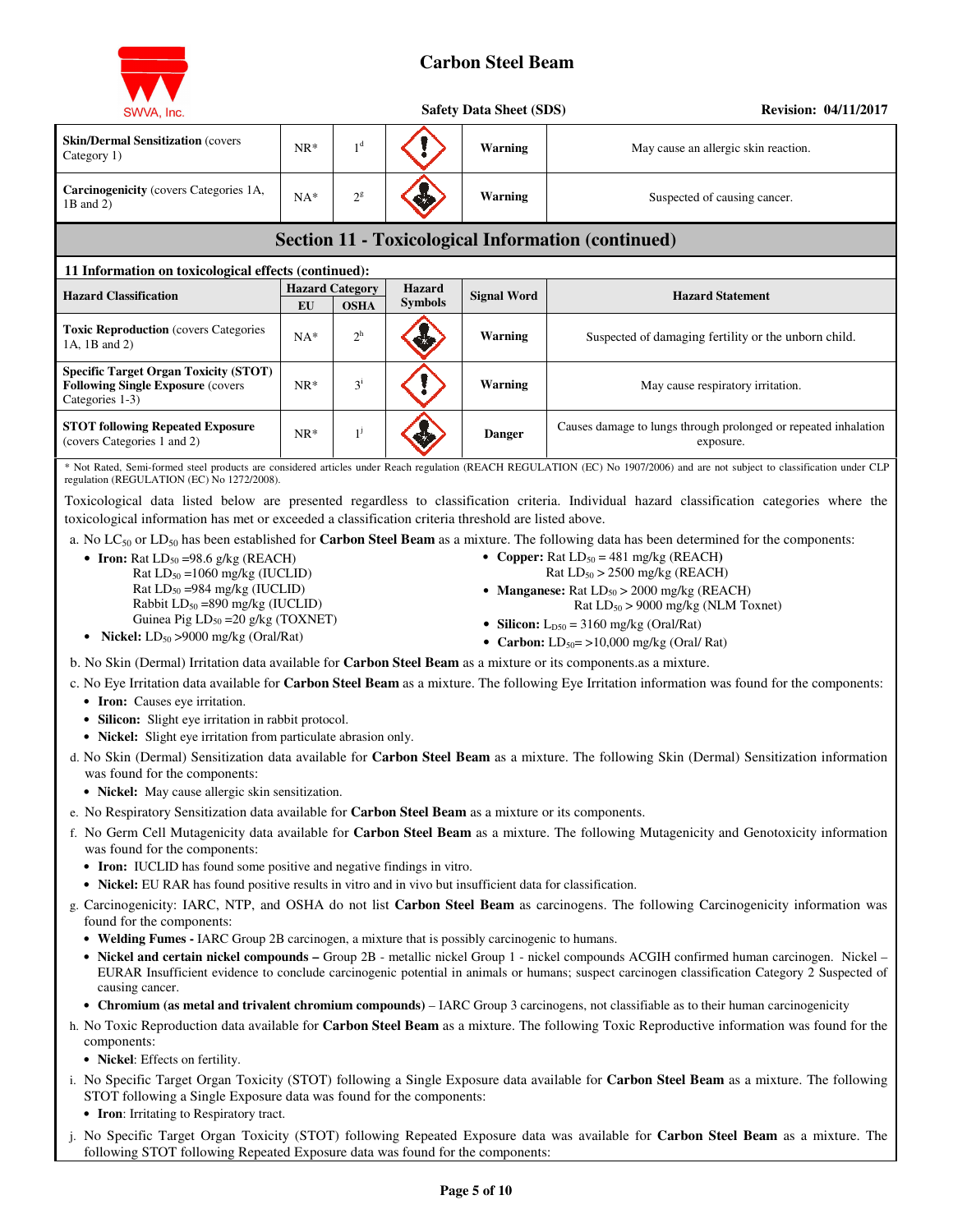

- Nickel: Rat 4 wk inhalation LOEL 4 mg/m<sup>3</sup> Lung and Lymph node histopathology. Rat 2 yr inhalation LOEL 0.1 mg/ m<sup>3</sup> pigment in kidney, effects on hematopoiesis spleen and bone marrow and adrenal tumor. Rat 13 Week Inhalation LOAEC 1.0 mg/m<sup>3</sup> Lung weights, and Alveolar histopathology.
- **Manganese**: Inhalation of metal fumes Degenerative changes in human Brain; Behavioral: Changes in motor activity and muscle weakness (Whitlock *et al.,* 1966).
- **Copper:** Target organs affectedSkin, eyes liver, kidneys and respiratory tract.

## **Section 11 - Toxicological Information (continued)**

#### **11 Information on toxicological effects (continued):**

The above toxicity information was determined from available scientific sources to illustrate the prevailing posture of the scientific community. The scientific resources includes: The American Conference of Governmental Industrial Hygienist (ACGIH) Documentation of the Threshold Limit Values (TLVs) and Biological Exposure indices (BEIs) with Other Worldwide Occupational Exposure Values 2009, The International Agency for Research on Cancer (IARC), The National Toxicology Program (NTP) updated documentation, the World Health Organization (WHO) and other available resources, the International Uniform Chemical Information Database (IUCLID), European Union Risk Assessment Report (EU-RAR), Concise International Chemical Assessment Documents (CICAD), European Union Scientific Committee for Occupational Exposure Limits (EU-SCOEL), Agency for Toxic Substances and Disease Registry (ATSDR), Hazardous Substance Data Bank (HSDB), and International Programme on Chemical Safety (IPCS), European Union Classification, Labeling and Packaging. (EU CPL), Regulation on Registration, Evaluation, Authorization and Restriction of Chemicals (REACH), International Uniform Chemical Information Database (IUCLID), TOXicology Data NETwork (TOXNET), European Risk Assessment Reports (EU RAR).

The following health hazard information is provided regardless to classification criteria and is based on the individual component(s) and potential resultant components from further processing:

#### **Acute Effects:**

- **Inhalation:** Excessive exposure to high concentrations of metal dust may cause irritation to the eyes, skin and mucous membranes of the upper respiratory tract. Excessive inhalation of fumes of freshly formed metal oxide particles sized below 1.5 micrometer and usually between 0.02-0.05 micrometers from many metals can produce an acute reaction known as "metal fume fever". Symptoms consist of chills and fever (very similar to and easily confused with flu symptoms), metallic taste in the mouth, dryness and irritation of the throat followed by weakness and muscle pain. The symptoms come on in a few hours after excessive exposures and usually last from 12 to 48 hours. Long-term effects from metal fume fever have not been noted. Freshly formed oxide fumes of manganese have been associated with causing metal fume fever.
- **Eye:** Excessive exposure to high concentrations of metal dust may cause irritation to the eyes.
- **Skin:** Skin contact with metal dusts may cause irritation or sensitization, possibly leading to dermatitis. Skin contact with metallic fumes and dusts may cause physical abrasion.
- **Ingestion:** Ingestion of harmful amounts of this product as distributed is unlikely due to its solid insoluble form. Ingestion of metal dust may cause nausea or vomiting.

#### **Acute Effects by component:**

- **Iron and iron oxides:** Iron is harmful if swallowed, causes skin irritation, and causes eye irritation. Contact with iron oxide has been reported to cause skin irritation and serious eye damage. Particles of iron or iron compounds, which become imbedded in the eye, may cause rust stains unless removed fairly promptly.
- **Manganese and manganese oxides:** Manganese and Manganese oxide are harmful if swallowed.
- **Carbon:** Not Reported/Not classified
- **Chromium and chromium oxides:** Hexavalent chrome causes damage to gastrointestinal tract, lung, severe skin burns and eye damage, serious eye damage, skin contact may cause an allergic skin reaction. Inhalation may cause allergic or asthmatic symptoms or breathing difficulties.
- Silicon and silicon oxides: May be harmful if swallowed.
- **Copper and copper oxides:** Copper may cause allergic skin reaction. Copper oxide is harmful if swallowed, causes skin and eye irritation, and may cause an allergic skin reaction.
- **Nickel and nickel oxides:** Nickel may cause allergic skin sensitization. Nickel oxide may cause an allergic skin.

#### **Delayed (chronic) Effects by component:**

- **Iron and iron oxides**: Chronic inhalation of excessive concentrations of iron oxide fumes or dusts may result in the development of a benign pneumoconiosis, called siderosis, which is observable as an X-ray change. No physical impairment of lung function has been associated with siderosis. Inhalation of excessive concentrations of ferric oxide may enhance the risk of lung cancer development in workers exposed to pulmonary carcinogens. Iron oxide is listed as a Group 3 (not classifiable) carcinogen by the International Agency for Research on Cancer (IARC).
- **Manganese and manganese oxides:** Chronic exposure to high concentrations of manganese fumes and dusts may adversely affect the central nervous system with symptoms including languor, sleepiness, weakness, emotional disturbances, spastic gait, mask-like facial expression and paralysis. Animal studies indicate that manganese exposure may increase susceptibility to bacterial and viral infections. Occupational overexposure (Manganese) is a progressive, disabling neurological syndrome that typically begins with relatively mild symptoms and evolves to include altered gait, fine tremor, and sometimes, psychiatric disturbances. May cause damage to lungs with repeated or prolonged exposure. Neurobehavioral alterations in worker populations exposed to manganese oxides include: speed and coordination of motor function are especially impaired.
- **Carbon:** Chronic inhalation may lead to decreased pulmonary function.
- **Silicon and silicon oxides:** Silicon dusts are a low health risk by inhalation and should be treated as a nuisance dust. Eye contact with pure material can cause particulate irritation. Skin contact with silicon dusts may cause physical abrasion.
- **Copper and copper oxides**: Inhalation of high concentrations of freshly formed oxide fumes and dusts of copper can cause metal fume fever. Chronic inhalation of copper dust has caused, in animals, hemolysis of the red blood cells, deposition of hemofuscin in the liver and pancreas, injury to lung cells and gastrointestinal symptoms.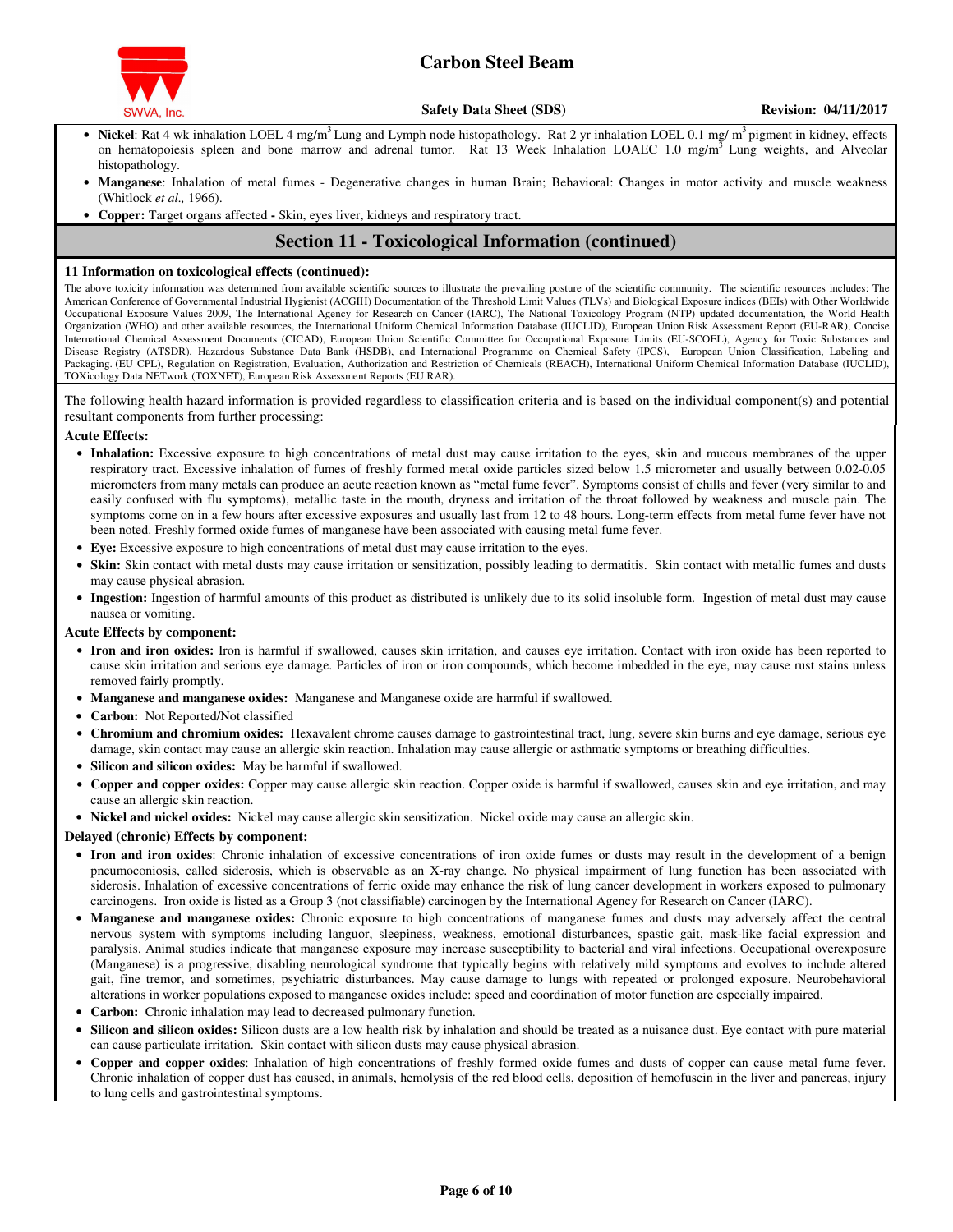

**Safety Data Sheet (SDS)** Revision: 04/11/2017

- **Chromium and chromium oxides:** The health hazards associated with exposure to chromium are dependent upon its oxidation state. The metal form (chromium as it exists in this product) is of very low toxicity. The hexavalent form is very toxic. Repeated or prolonged exposure to hexavalent chromium compounds may cause respiratory irritation, nosebleed, ulceration and perforation of the nasal septum. Industrial exposure to certain forms of hexavalent chromium has been related to an increased incidence of cancer. NTP (The National Toxicology Program) Fourth Annual report on Carcinogens cites "certain Chromium compounds" as human carcinogens. ACGIH has reviewed the toxicity data and concluded that chromium metal is not classifiable as a human carcinogen. Hexavalent chromium may cause genetic defects and is suspected of damaging the unborn child. Developmental toxicity in the mouse, suspected of damaging fertility or the unborn child.
- **Nickel and nickel oxides:** Exposure to nickel dusts and fumes can cause sensitization dermatitis, respiratory irritation, asthma, pulmonary fibrosis, edema, and may cause nasal or lung cancer in humans. Nickel causes damage to lungs through prolonged or repeated inhalation exposure. IARC lists nickel and certain nickel compounds as Group 2B carcinogens (sufficient animal data). ACGIH 2016 TLVs® and BEIs® lists insoluble nickel compounds as confirmed human carcinogens. Nickel is suspected of damaging the unborn child.

## **Section 12 - Ecological Information**

**12(a) Ecotoxicity (aquatic & terrestrial):** No Data Available for **Carbon Steel Beam** as sold/shipped. However, individual components of the product when processed have been found to be toxic to the environment. Metal dusts may migrate into soil and groundwater and be ingested by wildlife as follows:

- **Iron Oxide**: LC<sub>50</sub>: >1000 mg/L; Fish 48 h-EC<sub>50</sub> > 100 mg/L (Currenta, 2008k); 96 h-LC<sub>0</sub> ≥ 50,000 mg/L Test substance: Bayferrox 130 red (95 97% Fe<sub>2</sub>O<sub>3</sub>; < 4% SiO<sub>2</sub> and Al<sub>2</sub>O<sub>3</sub>) (Bayer, 1989a).
- **Hexavalent Chrome:** EU RAR listed as category 1, found acute EC50 and LD50 to algae and invertebrates < 1 mg.
- **Nickel Oxide:** IUCLID found LC<sub>50</sub> in fish, invertebrates and algae > 100 mg/l.

**12(b) Persistence & Degradability**: No Data Available for **Carbon Steel Beam** as sold/shipped or individual components.

**12(c) Bioaccumulative Potential**: No Data Available for **Carbon Steel Beam** as sold/shipped or individual components.

**12(d) Mobility (in soil)**: No data available for **Carbon Steel Beam** as sold/shipped. However, individual components of the product have been found to be absorbed by plants from soil.

**12(e) Other adverse effects:** None Known

**Additional Information:** 

**Hazard Category:** Not Reported **Signal Word:** No Signal Word **Hazard Symbol:** No Symbol

**Hazard Statement:** No Statement

## **Section 13 - Disposal Considerations**

**Disposal:** Steel scrap should be recycled whenever possible. Product dusts and fumes from processing operations should also be recycled, or classified by a competent environmental professional and disposed of in accordance with applicable federal, state or local regulations.

**Container Cleaning and Disposal:** Follow applicable federal, state and local regulations. Observe safe handling precautions. European Waste Catalogue (EWC): 16-01-17 (ferrous metals), 12-01-99 (wastes not otherwise specified), 16-03-04 (off specification batches and unused products), or 15-01-04 (metallic packaging).

**Please note this information is for Carbon Steel Beam in its original form. Any alterations can void this information**.

## **Section 14 - Transport Information**

### **14 (a-g) Transportation Information:**

**US Department of Transportation (DOT)** under 49 CFR 172.101 **does not** regulate **Carbon Steel Beam** as a hazardous material. All federal, state, and local laws and regulations that apply to the transport of this type of material must be adhered to.

| <b>Shipping Name:</b> Not Applicable (NA) | <b>Packaging Authorizations</b> | <b>Quantity Limitations</b>          |
|-------------------------------------------|---------------------------------|--------------------------------------|
| <b>Shipping Symbols: NA</b>               | a) Exceptions: NA               | a) Passenger, Aircraft, or Beamcar:  |
| <b>Hazard Class: NA</b>                   | b) Group: NA                    | NΑ                                   |
| UN No.: NA                                | c) Authorization: NA            | b) Cargo Aircraft Only: NA           |
| <b>Packing Group: NA</b>                  |                                 | <b>Vessel Stowage Requirements</b>   |
| <b>DOT/IMO Label: NA</b>                  |                                 | a) Vessel Stowage: NA                |
| <b>Special Provisions (172.102): NA</b>   |                                 | b) Other: NA                         |
|                                           |                                 | <b>DOT Reportable Quantities: NA</b> |

**International Maritime Dangerous Goods (IMDG) and the Regulations Concerning the International Carriage of Dangerous Goods by Beam (RID)** classification, packaging and shipping requirements follow the US DOT Hazardous Materials Regulation.

**Regulations Concerning the International Carriage of Dangerous Goods by Road (ADR) does not** regulate **Carbon Steel Beam** as a hazardous material.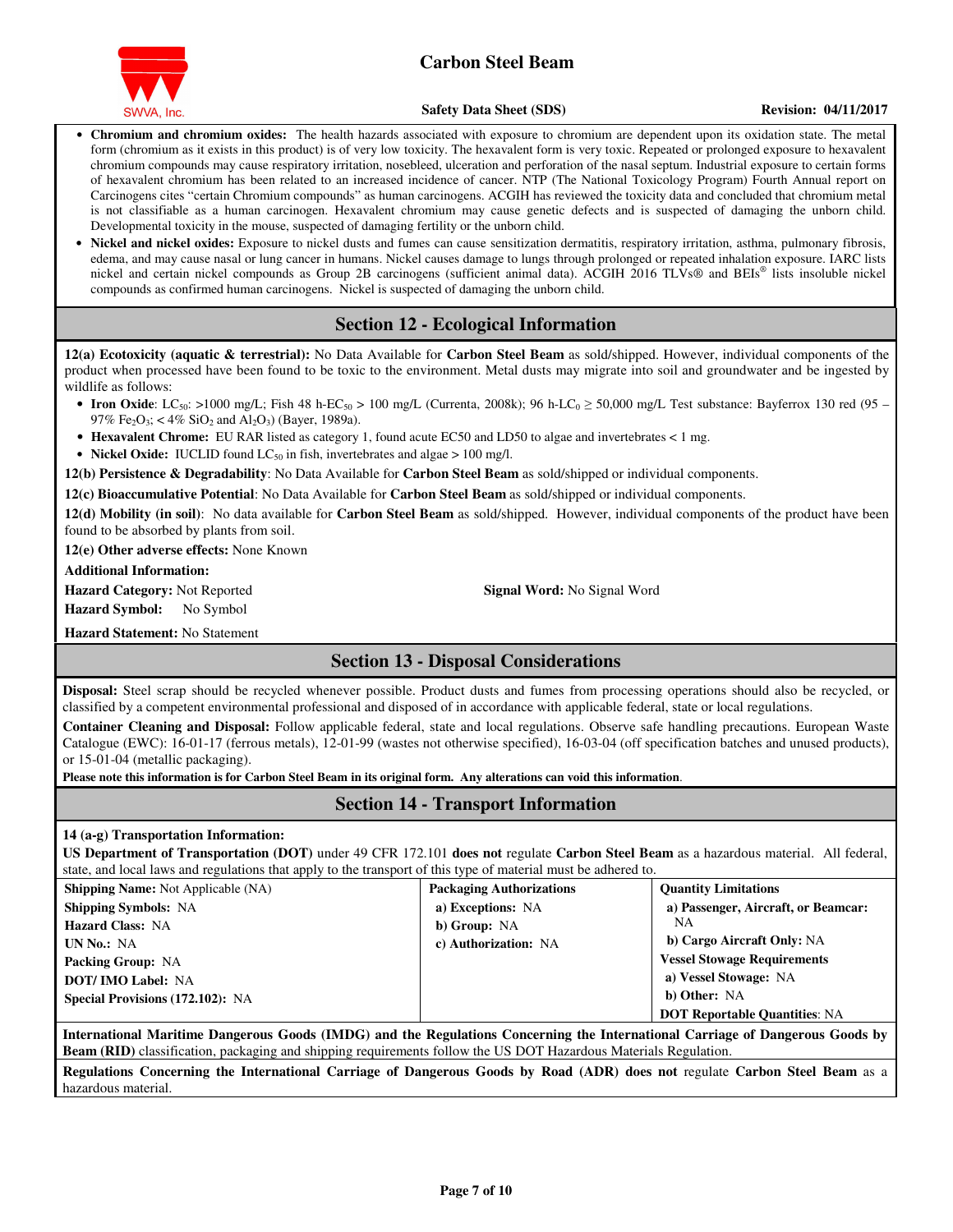

| SWVA, Inc.                                                                                                                                                                                                                                                                                                                                                                                                                                                                                                                                                             | <b>Safety Data Sheet (SDS)</b>                                                                                   |                                         | <b>Revision: 04/11/2017</b>                                                                     |                                  |  |
|------------------------------------------------------------------------------------------------------------------------------------------------------------------------------------------------------------------------------------------------------------------------------------------------------------------------------------------------------------------------------------------------------------------------------------------------------------------------------------------------------------------------------------------------------------------------|------------------------------------------------------------------------------------------------------------------|-----------------------------------------|-------------------------------------------------------------------------------------------------|----------------------------------|--|
| <b>Shipping Name:</b> Not Applicable (NA)<br><b>Classification Code: NA</b><br><b>UN No.: NA</b><br><b>Packing Group: NA</b><br><b>ADR Label: NA</b><br><b>Special Provisions: NA</b><br><b>Limited Quantities: NA</b>                                                                                                                                                                                                                                                                                                                                                 | Packaging<br>a) Packing Instructions: NA<br>b) Special Packing Provisions: NA<br>c) Mixed Packing Provisions: NA |                                         | <b>Portable Tanks &amp; Bulk Containers</b><br>a) Instructions: NA<br>b) Special Provisions: NA |                                  |  |
| International Air Transport Association (IATA) does not regulate Carbon Steel Beam as a hazardous material.                                                                                                                                                                                                                                                                                                                                                                                                                                                            |                                                                                                                  |                                         |                                                                                                 |                                  |  |
| <b>Shipping Name:</b> Not Applicable (NA)<br><b>Class/Division: NA</b>                                                                                                                                                                                                                                                                                                                                                                                                                                                                                                 | Passenger & Cargo Aircraft<br><b>Limited Quantity (EQ)</b>                                                       |                                         | <b>Cargo Aircraft Only</b><br><b>Pkg Inst: NA</b>                                               | <b>Special Provisions:</b><br>NA |  |
| Hazard Label (s): NA<br><b>UN No.: NA</b><br>Packing Group: NA                                                                                                                                                                                                                                                                                                                                                                                                                                                                                                         | Pkg Inst: NA<br><b>Max Net Qty/Pkg:</b>                                                                          | Pkg Inst: NA<br><b>Max Net Qty/Pkg:</b> | <b>Max Net Oty/Pkg:</b><br>NA                                                                   | <b>ERG Code: NA</b>              |  |
| <b>Excepted Quantities (EQ): NA</b>                                                                                                                                                                                                                                                                                                                                                                                                                                                                                                                                    | NA                                                                                                               | <b>NA</b>                               |                                                                                                 |                                  |  |
| Pkg Inst - Packing Instructions                                                                                                                                                                                                                                                                                                                                                                                                                                                                                                                                        | Max Net Qty/Pkg - Maximum Net Quantity per Package                                                               |                                         | ERG - Emergency Response Drill Code                                                             |                                  |  |
|                                                                                                                                                                                                                                                                                                                                                                                                                                                                                                                                                                        | <b>Section 14 - Transport Information</b>                                                                        |                                         |                                                                                                 |                                  |  |
| Transport Dangerous Goods (TDG) Classification: Carbon Steel Beam does not have a TDG classification.                                                                                                                                                                                                                                                                                                                                                                                                                                                                  |                                                                                                                  |                                         |                                                                                                 |                                  |  |
| <b>Section 15 - Regulatory Information</b>                                                                                                                                                                                                                                                                                                                                                                                                                                                                                                                             |                                                                                                                  |                                         |                                                                                                 |                                  |  |
| Regulatory Information: The following listing of regulations relating to a Steel Dynamics product may not be complete and should not be solely<br>relied upon for all regulatory compliance responsibilities. This product and/or its constituents are subject to the following regulations:<br><b>OSHA Regulations:</b> Air Contaminant (29 CFR 1910.1000, Table Z-1, Z-2, Z-3): The product, Carbon Steel Beam as a whole is not listed.<br>However, individual components of the product are listed: Refer to Section 8, Exposure Controls and Personal Protection. |                                                                                                                  |                                         |                                                                                                 |                                  |  |
| <b>EPA Regulations:</b> The product, <b>Carbon Steel Beam</b> is not listed as a whole. However, individual components of the product are listed:                                                                                                                                                                                                                                                                                                                                                                                                                      |                                                                                                                  |                                         |                                                                                                 |                                  |  |
| Components<br>Regulations                                                                                                                                                                                                                                                                                                                                                                                                                                                                                                                                              |                                                                                                                  |                                         |                                                                                                 |                                  |  |

| <b>Components</b> | <b>Regulations</b>                 |
|-------------------|------------------------------------|
| Iron              | <b>SDWA</b>                        |
| Manganese         | CAA, SARA 313, SDWA                |
| Nickel            | CAA, CERCLA, CWA, SARA 313         |
| Chromium          | CERCLA, CWA, SARA 313, RCRA, SDWA, |
| Copper            | CWA, SARA 313, SDWA                |

**SARA Potential Hazard Categories:** Immediate Acute Health Hazard; Delayed Chronic Health Hazard

**Section 313 Supplier Notification:** The product, **Carbon Steel Beam** contains the following toxic chemicals subject to the reporting requirements of section 313 of the Emergency Planning and Community Right-to-Know Act and 40 CFR part 372:

| - – – – – |                      |                          |  |  |  |  |  |
|-----------|----------------------|--------------------------|--|--|--|--|--|
| CAS#      | <b>Chemical Name</b> | <b>Percent by Weight</b> |  |  |  |  |  |
| 7439-96-5 | Manganese            | $1.5 \text{ max}$        |  |  |  |  |  |
| 7440-02-0 | Nickel               | $0.5 \text{ max}$        |  |  |  |  |  |
| 7440-47-3 | Chromium             | $0.7 \text{ max}$        |  |  |  |  |  |
| 7440-50-8 | Copper               | $0.6 \text{ max}$        |  |  |  |  |  |

**Regulations Key:** 

CAA Clean Air Act (42 USC Sec. 7412; 40 CFR Part 61 [As of: 8/18/06])

CERCLA Comprehensive Environmental Response, Compensation and Liability Act (42 USC Secs. 9601(14), 9603(a); 40 CFR Sec. 302.4, Table 302.4, Table 302.4 and App. A)

CWA Clean Water Act (33 USC Secs. 1311; 1314(b), (c), (e), (g); 136(b), (c); 137(b), (c) [as of 8/2/06])

RCRA Resource Conservation Recovery Act (42 USC Sec. 6921; 40 CFR Part 261 App VIII)

SARA Superfund Amendments and Reauthorization Act of 1986 Title III Section 302 Extremely Hazardous Substances (42 USC Secs. 11023, 13106; 40 CFR sec. 372.65) and Section 313 Toxic Chemicals (42 USC secs. 11023, 13106; 40 CFR Sec. 372.65 [as of 6/30/05])

TSCA Toxic Substance Control Act (15 U.S.C. s/s 2601 et seq. [1976]) SDWA Safe Drinking Water Act (42 U.S.C. s/s 300f et seq. [1974])

**State Regulations:** The product, **Carbon Steel Beam** as a whole is not listed in any state regulations. However, individual components of the product are listed in various state regulations:

Pennsylvania Right to Know: Contains regulated material in the following categories:

- Hazardous Substances: Chromium, Manganese, Nickel, Silicon, Copper
- Environmental Hazards: Chromium, Manganese, Nickel, Copper
- Special Hazardous Substance: Chromium, Nickel

California Prop. 65: Contains elements known to the State of California to cause cancer or reproductive toxicity. This includes Nickel.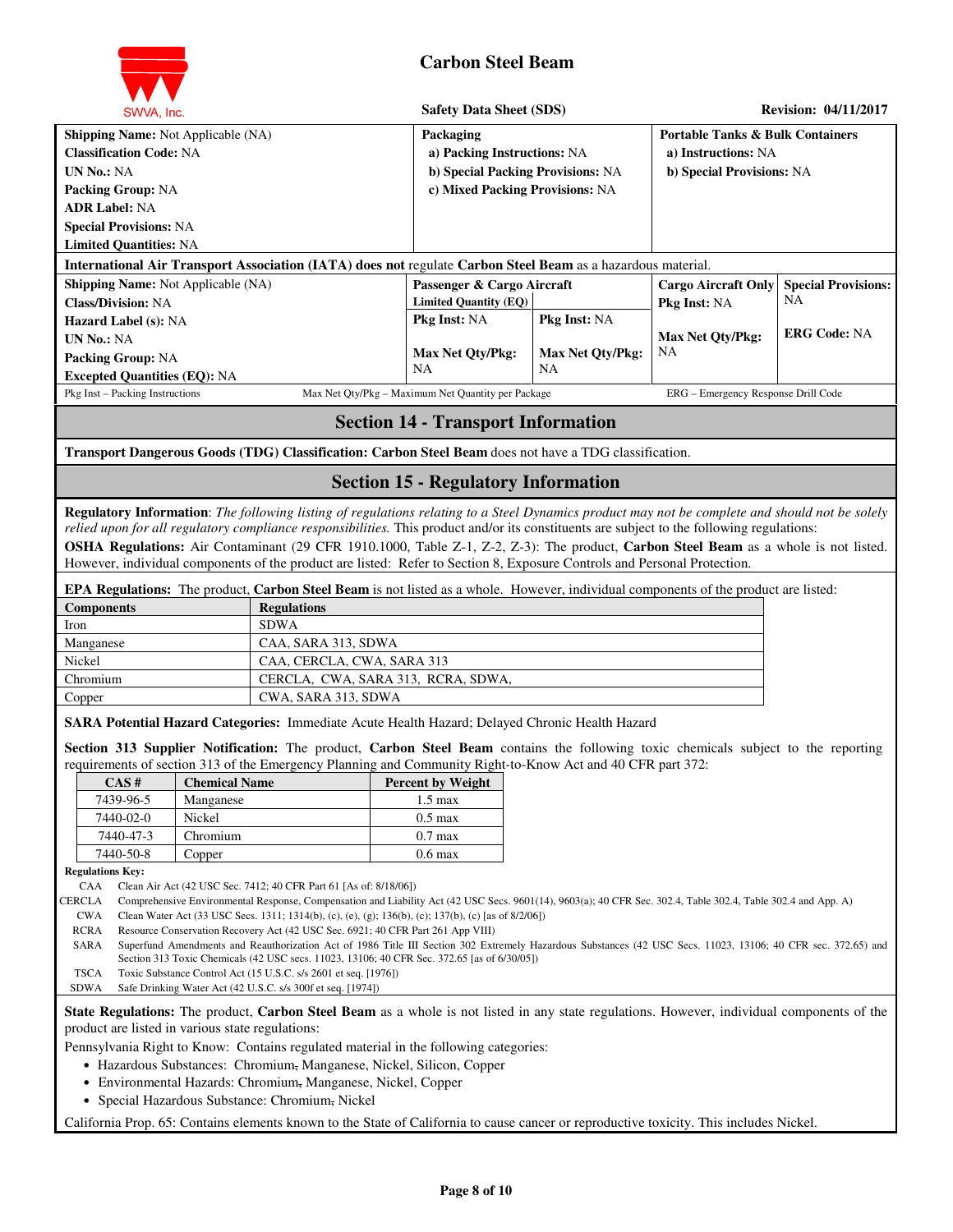

**Safety Data Sheet (SDS)** Revision: 04/11/2017

New Jersey: Contains regulated material in the following categories:

- Hazardous Substance: Chromium, Manganese, Nickel, Silicon, Copper
- Environmental Hazards: Chromium, Manganese, Nickel, Silicon
- Special Hazardous Substance: Chromium, Nickel, Manganese, Silicon, Copper

Minnesota: Chromium, Manganese, Nickel

Massachusetts: Chromium, Manganese (compounds), Nickel (compounds), Copper, Silicon

### **Other Regulations:**

**WHMIS Classification (Canadian):** The product, **Carbon Steel Beam** is not listed as a whole. However individual components are listed.

| <b>WHMIS Classification</b>                                                                          |  |  |  |  |  |  |
|------------------------------------------------------------------------------------------------------|--|--|--|--|--|--|
| Reproductive toxicity - Category 2; Specific target organ toxicity - repeated exposure - Category 1; |  |  |  |  |  |  |
| Combustible dusts                                                                                    |  |  |  |  |  |  |
| Combustible dusts                                                                                    |  |  |  |  |  |  |
| Skin sensitization – Category 1; Carcinogenicity – Category 2;                                       |  |  |  |  |  |  |
| Specific target organ toxicity - repeated exposure - Category 1                                      |  |  |  |  |  |  |
| Flammable solids - Category 2; Combustible dusts                                                     |  |  |  |  |  |  |
| Acute toxicity – oral - Category 4; Combustible dusts                                                |  |  |  |  |  |  |
|                                                                                                      |  |  |  |  |  |  |

This product has been classified in accordance with the hazard criteria of the Controlled Products Regulations and the SDS contains all the information required by the Controlled Products Regulations.

## **Section 16 - Other Information**

**Prepared By:** Steel Dynamics Inc (SDI)

#### **Original Issue Date: Expiration Date:** 4/11/2020

1/14/2014 (original)

11/05/2015 (GHS update)

#### **Additional Information:**

#### **Hazardous Material Identification System (HMIS) Classification National Fire Protection Association (NFPA)**

| <b>Health Hazard</b>   |   |
|------------------------|---|
| <b>Fire Hazard</b>     | n |
| <b>Physical Hazard</b> |   |

HEALTH= **1**, Denotes possible chronic hazard if airborne dusts or fumes are generated Irritation or minor reversible injury possible.

FIRE= **0**, Materials that will not burn.

PHYSICAL HAZARD= **0**, Materials that are normally stable, even under fire conditions, and will not react with water, polymerize, decompose, condense, or self-react. Non-explosives.

|                        | <b>ABBREVIATIONS/ACRONYMS:</b>                                           |              |                                                                                              |
|------------------------|--------------------------------------------------------------------------|--------------|----------------------------------------------------------------------------------------------|
| <b>ACGIH</b>           | American Conference of Governmental Industrial Hygienists                | <b>NIF</b>   | No Information Found                                                                         |
| <b>BEIs</b>            | <b>Biological Exposure Indices</b>                                       | <b>NIOSH</b> | National Institute for Occupational Safety and Health                                        |
| <b>CAS</b>             | <b>Chemical Abstracts Service</b>                                        | <b>NTP</b>   | National Toxicology Program                                                                  |
| <b>CERCLA</b>          | Comprehensive Environmental Response, Compensation, and<br>Liability Act | <b>ORC</b>   | <b>Organization Resources Counselors</b>                                                     |
| CLP                    | Classification, Labelling and Packaging                                  | <b>OSHA</b>  | Occupational Safety and Health Administration                                                |
| <b>CFR</b>             | Code of Federal Regulations                                              | <b>PEL</b>   | Permissible Exposure Limit                                                                   |
| <b>CNS</b>             | Central Nervous System                                                   | <b>PNOR</b>  | Particulate Not Otherwise Regulated                                                          |
| GI, GIT                | Gastro-Intestinal, Gastro-Intestinal Tract                               | <b>PNOC</b>  | Particulate Not Otherwise Classified                                                         |
| <b>HMIS</b>            | Hazardous Materials Identification System                                | <b>PPE</b>   | Personal Protective Equipment                                                                |
| <b>IARC</b>            | International Agency for Research on Cancer                              | ppm          | parts per million                                                                            |
| LC50                   | Median Lethal Concentration                                              | <b>RCRA</b>  | Resource Conservation and Recovery Act                                                       |
| <b>LD50</b>            | Median Lethal Dose                                                       | <b>REACH</b> | Regulation on Registration, Evaluation, Authorization and<br><b>Restriction of Chemicals</b> |
| $LD_{Lo}$              | Lowest Dose to have killed animals or humans                             | <b>RTECS</b> | Registry of Toxic Effects of Chemical Substances                                             |
| LEL                    | Lower Explosive Limit                                                    | <b>SARA</b>  | Superfund Amendment and Reauthorization Act                                                  |
| <b>LOEL</b>            | Lowest Observed Effect Level                                             | <b>SCBA</b>  | Self-contained Breathing Apparatus                                                           |
| <b>LOAEC</b>           | Lowest Observable Adverse Effect Concentration                           | <b>SDS</b>   | Safety Data Sheet                                                                            |
| $\mu$ g/m <sup>3</sup> | microgram per cubic meter of air                                         | <b>STEL</b>  | Short-term Exposure Limit                                                                    |
| mg/m <sup>3</sup>      | milligram per cubic meter of air                                         | <b>TLV</b>   | Threshold Limit Value                                                                        |
| mppcf                  | million particles per cubic foot                                         | TWA          | Time-weighted Average                                                                        |
| <b>MSHA</b>            | Mine Safety and Health Administration                                    | UEL          | <b>Upper Explosive Limit</b>                                                                 |

4/11/2017 (OSHA HazCom 2012 & WHMIS 2015 GHS update)



HEALTH = **1**, Exposure could cause irritation but only minor residual injury even if no treatment is given.

FLAMMABILITY = **0,** Materials that will not burn.

INSTABILITY = **0**, Normally stable, even under fire exposure conditions, and are not reactive with water.

| No Information Found                                                                         |  |  |  |  |  |
|----------------------------------------------------------------------------------------------|--|--|--|--|--|
| National Institute for Occupational Safety and Health                                        |  |  |  |  |  |
| National Toxicology Program                                                                  |  |  |  |  |  |
| <b>Organization Resources Counselors</b>                                                     |  |  |  |  |  |
| Occupational Safety and Health Administration                                                |  |  |  |  |  |
| Permissible Exposure Limit                                                                   |  |  |  |  |  |
| Particulate Not Otherwise Regulated                                                          |  |  |  |  |  |
| Particulate Not Otherwise Classified                                                         |  |  |  |  |  |
| Personal Protective Equipment                                                                |  |  |  |  |  |
| parts per million                                                                            |  |  |  |  |  |
| Resource Conservation and Recovery Act                                                       |  |  |  |  |  |
| Regulation on Registration, Evaluation, Authorization and<br><b>Restriction of Chemicals</b> |  |  |  |  |  |
| Registry of Toxic Effects of Chemical Substances                                             |  |  |  |  |  |
| Superfund Amendment and Reauthorization Act                                                  |  |  |  |  |  |
| Self-contained Breathing Apparatus                                                           |  |  |  |  |  |
| <b>Safety Data Sheet</b>                                                                     |  |  |  |  |  |
| Short-term Exposure Limit                                                                    |  |  |  |  |  |
| <b>Threshold Limit Value</b>                                                                 |  |  |  |  |  |
| Time-weighted Average                                                                        |  |  |  |  |  |
| <b>Upper Explosive Limit</b>                                                                 |  |  |  |  |  |
|                                                                                              |  |  |  |  |  |